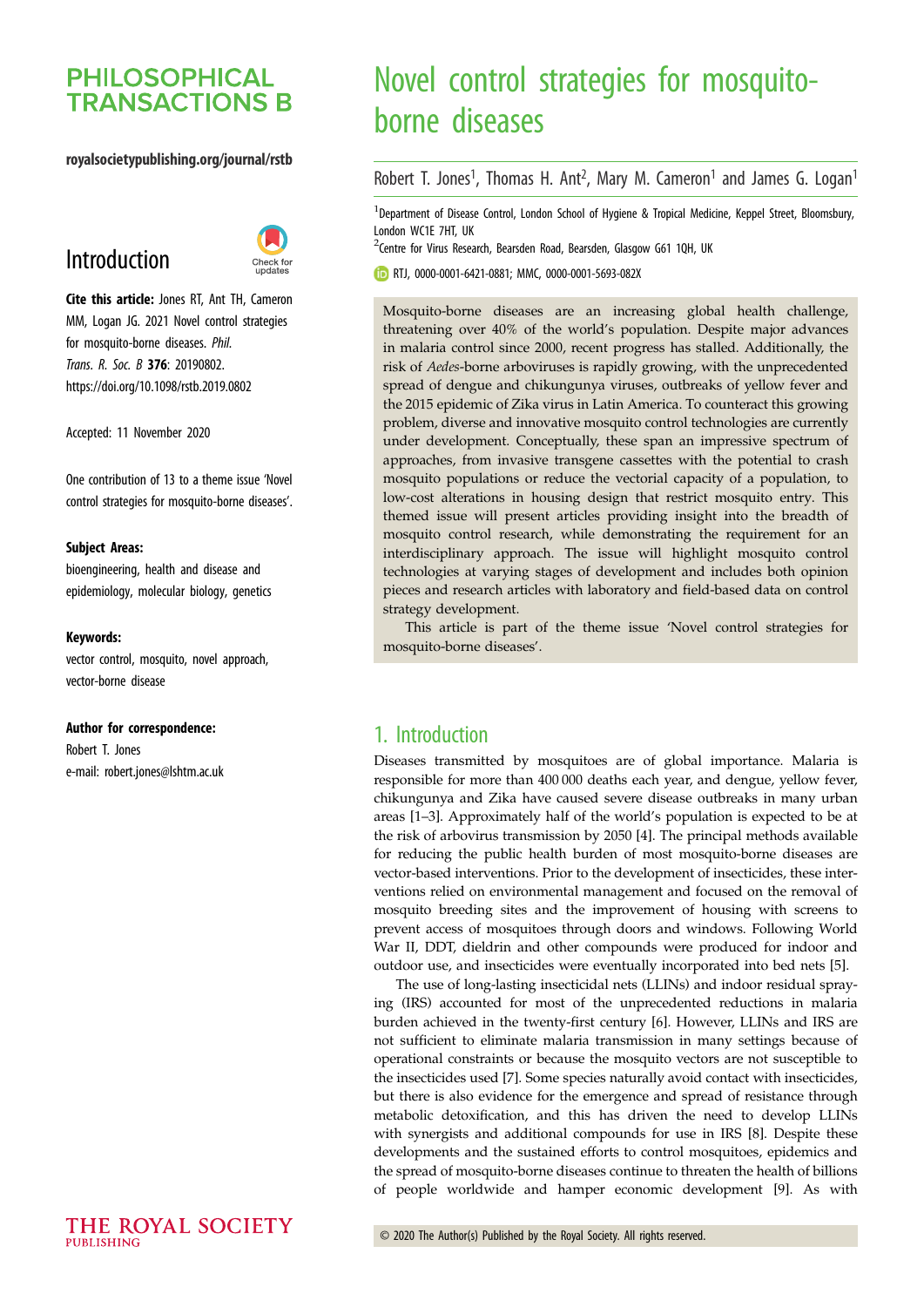2

malaria, vector control products have been used to limit the transmission of the disease agents transmitted by Aedes mosquitoes, and again there is concern about the continued use of existing tools against these mosquitoes. Larviciding or space spraying of pyrethroids and organophosphates is challenged by high costs, low community adoption and slow operational implementation, and insecticide resistance in Aedes is now widespread [[10,11](#page-3-0)].

The recent coronavirus outbreak has further highlighted the need for new tools, particularly those that are less labour intensive to implement. Mitigation strategies to curtail the transmission of SARS-CoV-2 have been introduced in many countries around the world and are expected to have averted millions of SARS-CoV-2 infections [[12,13](#page-3-0)], but are disruptive to vector-borne disease prevention activities. While the World Health Organization (WHO) has urged countries not to scale back their planned malaria prevention, diagnostic and treatment activities [[14\]](#page-4-0), bed net distribution programmes and IRS could be reduced or cancelled in some areas: bed nets are typically distributed centrally from distribution points, which may be cancelled or poorly attended because of societal measures against COVID-19, and for IRS to continue, spray operators need additional personal protective equipment and training. Modelling studies suggest that, in sub-Saharan Africa, a halt to such activities could lead to the malaria burden in 2020 ultimately being double that of 2019 [[15\]](#page-4-0). Mass drug administration of malaria chemoprevention could mitigate excess malaria deaths during the COVID-19 epidemic, but other tools covered in this theme issue may also find particular value in the current climate.

The process for developing novel interventions is multistaged. It begins with defining the target product profile, which outlines the features and performance targets of the intended vector control tool, and the mode of action [\[16](#page-4-0)]. Proof of concept is demonstrated by conducting phase I studies in the laboratory, to explore the effect of the tool and duration of efficacy, and phase II studies in smallscale field or semi-field conditions. These confirm product performance and user acceptability in specific settings and typically only have entomological outcomes, such as human vector contact, without determining any direct impacts on disease transmission.

The WHO requires novel vector control products falling outside an established intervention class to provide epidemiological evidence of public health impact [[17\]](#page-4-0). The efficacy of a vector control tool implemented under optimal conditions can be assessed through a phase III field study that includes epidemiological outcomes. Based on the results of phase III trials, WHO will make recommendations for pilot implementation to assess the effectiveness of the vector control tool when it is delivered and used under 'real-world' conditions. Once the public health value has been confirmed, and policy recommendations have been established, a product can be given a WHO product listing provided that efficacy, safety and quality standards are met [[18\]](#page-4-0).

If control and elimination targets for malaria and other mosquito-borne neglected tropical diseases are to be met over the next decade, vector control interventions need to play an increasingly prominent role. In this theme issue, we present current studies and opinions on novel control strategies for mosquito-borne diseases.

## 2. Use of randomized controlled trials and mathematical modelling

Rigorous field trials are required to evaluate novel vector control tools, but financial, temporal and other resource restrictions may prevent such studies being conducted and stop valuable vector control tools from being rolled out. Where there are established links between entomological and epidemiological indicators, it has been argued that new products within the same product category may be rapidly evaluated through smaller scale experiments without the need to repeat lengthy and expensive randomized controlled trials (RCTs) [\[16](#page-4-0)]. Further, mathematical modelling that can translate experimental hut data to product efficacies, or relate entomological outcomes to epidemiological outcomes, may reduce the need for phase III studies in some instances. In this theme issue, Hellewell et al. [\[19](#page-4-0)] discuss the role of modelling in predicting the impact of using the mass deployment of spatial repellent emanators, containing transfluthrin, together with LLINs to target outdoor as well as indoor transmission of malaria. Using entomological field data to parameterize the models, the resulting simulations for all of the different scenarios tested indicated that emanators provided an additional benefit over LLINs alone. Although the modelling results are encouraging, the authors conclude that a better understanding of aspects of emanators and human behaviour is required to further inform predications of impact.

Mathematical approaches can also be used to help decide which tools to use where. For example, there is a marked difference in IRS product efficacy in settings with different mosquito populations. By analysing mosquito mortality, blood-feeding and deterrence data, transmission dynamics mathematical modelling can be employed to predict the public health impact of different IRS insecticides in areas with different levels of LLIN coverage and pyrethroid resistance [\[20](#page-4-0)]. Such approaches may bypass the need for multiple RCTs with new IRS products and provide a framework to allow decision makers to evaluate IRS cost-effectiveness based on local entomology, local epidemiology, product price and budget.

However, when possible, RCTs offer the most robust, and least biased, method to estimate whether an intervention will be effective, as discussed by Jones et al. [\[21](#page-4-0)]. Their paper focuses on the benefits and challenges of using island settings to conduct cluster-randomized trials, in order to evaluate interventions for the control of vector-borne diseases, and the Bijagós archipelago of Guinea-Bissau is used as a case study. The islands are co-endemic for malaria and neglected tropical diseases, such as lymphatic filariasis, scabies and soil-transmitted helminths, and have been targeted for a mass drug administration programme using ivermectin.

Ivermectin operates as a systemic insecticide, or endectocide, that can reduce the survivorship of Anopheles gambiae mosquitoes and impair the development of Plasmodium falciparum [[22](#page-4-0)–[24](#page-4-0)]. It could be administered to eligible members of an at-risk community as a complementary tool for vector control, but there is also the possibility of controlling human vectorborne diseases through the treatment of livestock, as explored by Chaccour [\[25\]](#page-4-0). This approach would be most impactful against residual malaria in areas where malaria transmission is driven by zoophagic vectors. It is supported by modelling and semi-field data on the transmission of malaria in some settings, as well as Chagas and human African trypanosomiasis [\[26,27](#page-4-0)].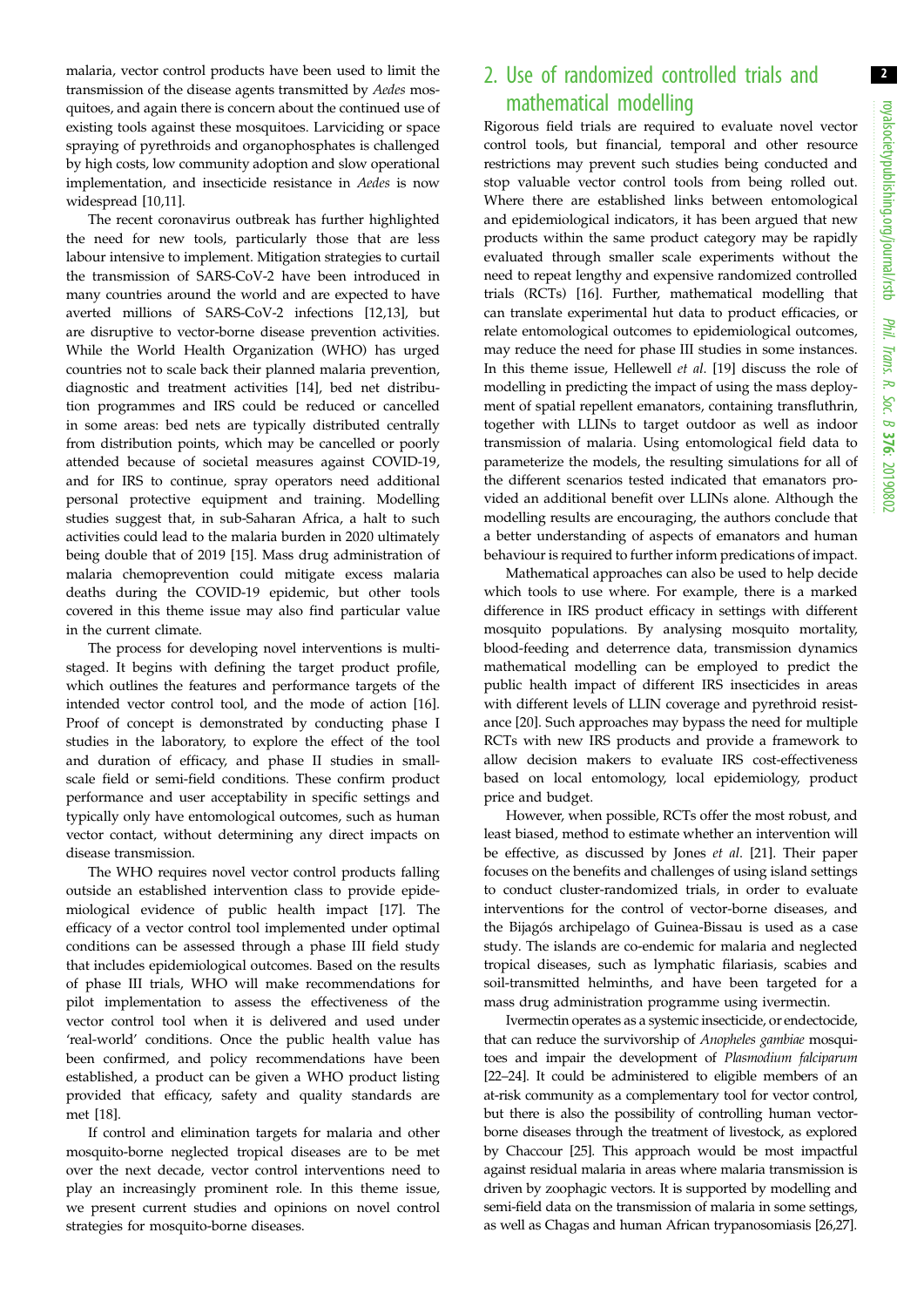3

### 3. Household-level vector control tools

Residual transmission of malaria is defined as the persistence of transmission following the implementation in time and space of awidely effective malaria programme.While insecticide-treated bed nets, IRS and prompt treatment of clinical malaria cases with artemisinin-based combination therapy are estimated to have been the main contributors to the reduction in infection prevalence in endemic Africa [[6](#page-3-0)], socioeconomic development and improvements to housing are also expected to have promoted reductions in transmission in some settings [[28](#page-4-0),[29](#page-4-0)]. Indeed, improved housing should be considered a promising intervention for malaria control, and there are opportunities to modify house designs to prevent mosquito house entry and reduce mosquito production around the home.

Lindsay et al. [\[30\]](#page-4-0) explore relatively simple changes to the built environment, including the installation of tight-fitting screened doors, the closing or screening of eaves and replacement of thatched roofs with roofs made from solid materials, such as metal or tile. An important message is to combine a package of interventions for maximum impact. An example of the impact of such an approach comes from a study in Burkina Faso, which indicated that children living in houses with mud roofs had a significantly higher risk of getting P. falciparum infection compared to those living in iron-sheet roofed houses [[31](#page-4-0)]. This suggests that modifications to roof construction may help to reduce the burden of malaria through reducing exposure to mosquitoes. However, the increased indoor temperatures associated with metal roofs may encourage some people to sleep outside during hot nights [\[32\]](#page-4-0). Changes in roof materials should, therefore, be coupled with other features to increase ventilation, which will not only bring down internal temperatures but also prevent the concentration of carbon dioxide that acts as an attractant to mosquitoes [\[33\]](#page-4-0).

Further research is needed in this emerging field, and many knowledge gaps remain to be filled. Among these is a better understanding of how mosquitoes enter buildings. In this issue, Barreaux et al. [\[34\]](#page-4-0) consider the role of both human and mosquito behaviour on the efficacy of a house-based intervention designed to reduce malaria transmission by preventing mosquito access through windows and eaves. PVC eave tubes fitted with electrostatic netting containing an insecticide-treated screen were inserted into the closed eaves of houses in a study village in Cote d'Ivoire. The houses were also fitted with window screens. Monitoring of the treated houses in the study villages revealed that doors and windows were both left open for large parts of the evening and morning by the household residents, despite the modifications made to make them more mosquito proof. However, studies with experimental houses showed that, even when doors and windows were open in line with normal householder behaviour, the screening and eave tube treatment still led to significant reductions in mosquitoes indoors relative a standard control houses. The results of a large scale clusterrandomized trial investigating the epidemiological impact of the window screens and eaves tubes [[35\]](#page-4-0) are keenly awaited.

# 4. Biotechnological control of mosquitoes

Further to these relatively simple mosquito control strategies, new biotechnologically advanced methods that build upon their successful use against agricultural pests are being developed for use against vectors that transmit agents of human diseases. These technologies, including the use of genetic modification and Wolbachia endosymbionts, have been worked on for the last 20 years or so, and show great promise. Despite the exciting possibilities, there remain some important challenges to their widespread introduction, such as regulatory considerations, logistical difficulties and technical issues, as well as social and cultural issues, which can influence acceptance of these methods.

One technical challenge, in particular, is introduced by Leftwich et al. [[36\]](#page-4-0). Releasing modified versions of an insect species is likely to result in mating occurring with wild species within the target area. This could lead to DNA from modified insects entering into the wild population if mating is successful between modified and unmodified insects. The authors discuss how background genetics may affect genetic pest management and the importance of strain selection. They conclude that introgression is likely to be harmless and could even provide additional benefits to a release programme.

Gene drive, whereby a genetic modification is intended to spread through a population at higher rates of inheritance than normal, is another promising new technology for the control of mosquito-borne diseases. Recent years have seen the development of gene-drive technologies in the primary sub-Saharan malaria vector, An. gambiae. Depending on design, the genedrive system could have the capacity to either suppress a wild mosquito population or reduce its transmission competency by spreading genes that interfere with parasite development. In this issue, Dr Tony Nolan provides an overview of recent progress in the development of gene- drive systems in Anopheles mosquitoes and discusses the major limitations and challenges facing their deployment in the field [\[37\]](#page-4-0). Adelman et al. [[38](#page-4-0)] highlight a particular issue with translating gene-drive technologies developed in the laboratory into practice in the field, caused by difficulties in removing gene-drive transgenes from nature. The authors present the possibility of including self-elimination mechanisms into homing-based gene-drive transgenes and suggest that this system, even if acting at a rate of just 10%, would be enough to overcome the problem, tolerating substantial rates of failure. This self-elimination technology may also facilitate field-based testing of gene drives by establishing strict time limits on the existence of gene-drive transgenes in nature.

Genetically modified control approaches share commonalities with Wolbachia-based population replacement strategies [[39\]](#page-4-0). Various strains of the bacterial endosymbiont Wolbachia have now been transferred from their native host species into Aedes aegypti, where they have the capacity to block the transmission of dengue and Zika viruses. Several field studies have documented the release of Wolbachia-infected Ae. aegypti, which are expected to spread from release sites and become fixed in the target population, providing a viable strategy for arbovirus control through the modification of wild mosquito populations [[40,41\]](#page-4-0). The long-term success of this approach depends on the capacity for the Wolbachia strain to maintain virus transmission blocking over time frames of many years. Here, Ahmed et al. [[42\]](#page-4-0) test the capacity of a field-adapted wAlbB-carrying Ae. aegypti strain collected from release sites in Kuala Lumpur, Malaysia, to block dengue virus transmission. The authors report that virus blocking by wAlbB was not compromised by 18 months of Wolbachia-host coevolution in the field. The wAlbB strain also retained the ability to induce complete unidirectional cytoplasmic incompatibility, which is vital for maintenance at a high population infection frequency. The results provide additional support for the continued scale-up of wAlbB-infected Aedes releases for dengue control.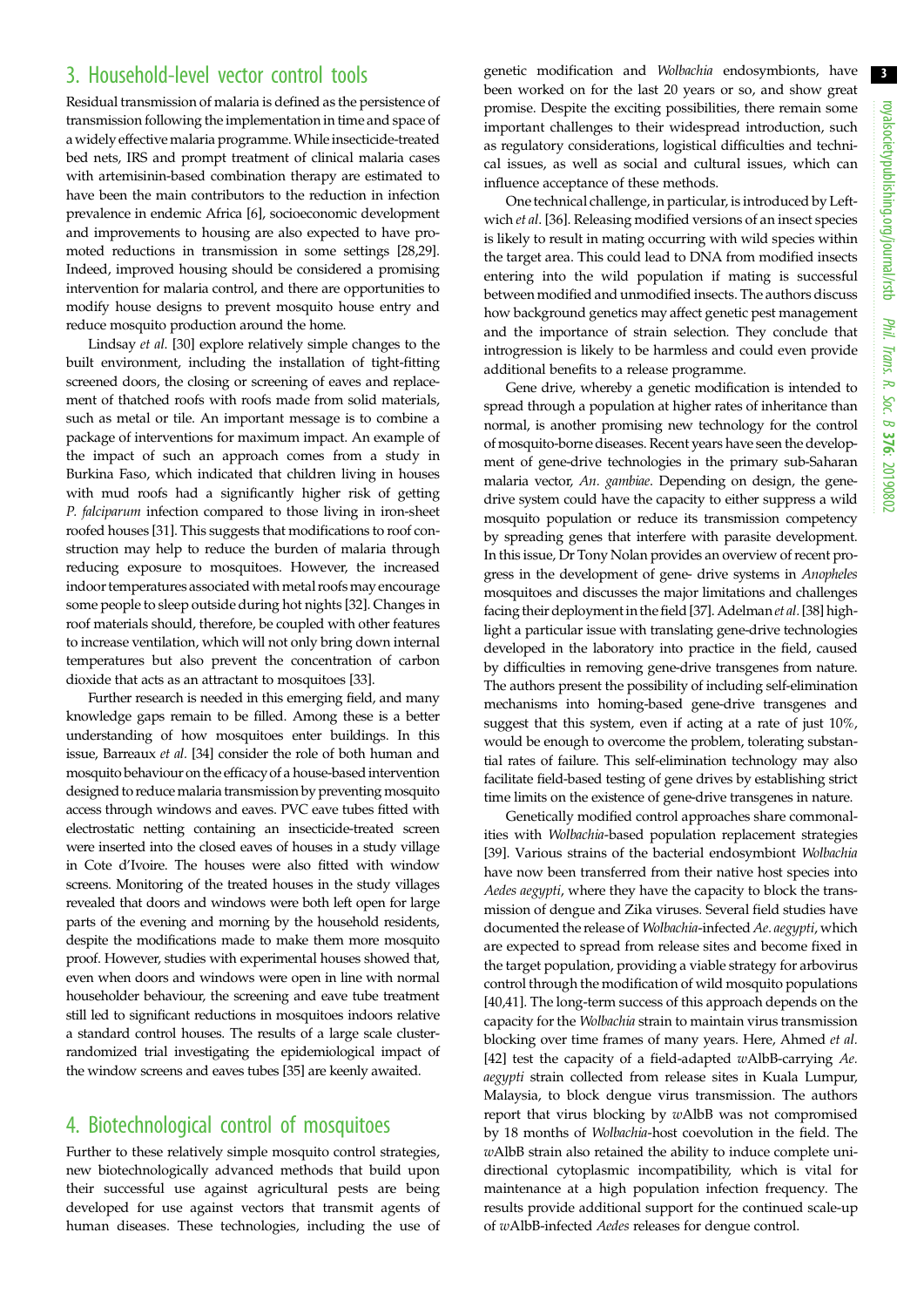<span id="page-3-0"></span>As with genetic modification, population replacement approaches with Wolbachia are dependent on field releases of mosquitoes. Indeed, release programmes must be sufficiently large to ensure that a threshold prevalence is exceeded, otherwise the Wolbachia infection will probably be lost once releases stop [[43\]](#page-4-0). It has, therefore, been necessary to develop suitable rear and release protocols for these mosquitoes. Similarly, although typically on a much larger scale, the sterile insect technique (SIT) involves the mass-rearing of a target species, their sterilization (usually by exposure to radiation or chemosterilants) and their release into a wild population. The subsequent induction of infertility in the wild population reduces its reproductive potential, and if releases are maintained over sufficient generations, a target population may be suppressed or even eliminated [\[44](#page-4-0)]. SIT is most effective and economical when the sterile release populations consist solely of males. Mechanisms for sexing mosquitoes have traditionally relied on mechanical sorting that exploits natural size dimorphisms between male and female pupae. However, novel genetic methods that use sex-linked markers may be able to increase the accuracy and efficiency of high throughput sex-sorting. In this issue, Augustinos et al. [\[45](#page-4-0)] report the generation of Ae. aegypti strains carrying chromosomal translocations that link eye pigmentation markers with the Ae. aegypti male sex-determining locus. In combination with classical rearing methods that help maintain the integrity of the sexing strains, the authors present a proof-of-principle camera-based mass-rearing system that detects eye colour differences in pupae and sorts males from females, providing foundational steps towards a possible high accuracy and high throughput mass-rearing system.

#### 5. The future of vector control

Further active and exciting areas of research on potential new tools for vector control include the development of targeted sugar baits, which kill mosquitoes that are attracted to and feed on toxic sugar meals sprayed on plants or used in bait stations [\[46](#page-4-0)]. Transgenic fungi can also be disseminated from bait stations and have shown very promising results in semi-field trials [\[47](#page-4-0)].

Mosquito traps have been used for decades for purposes of surveillance, but are also considered as tools for mosquito control provided that they are sufficiently specific in attracting target species. This can be achieved through a combination of attractant cues, and relies on our understanding of mosquito behaviour. Host-seeking behaviour is activated by the synergistic effect of carbon dioxide and the volatile odour compounds produced by the host's body and microbiota. Because body odour is affected by host genetics, there is a high degree of heterogeneity in mosquito attractiveness towards different people. Martinez et al. [[48](#page-4-0)] provide an in-depth review of the biological factors that influence a person's attractiveness to mosquitoes and discuss the potential role that volatile odour compounds could have in future vector control efforts.

Finally, there are tools that are in earlier stages of development, including acoustic larvicides [\[49](#page-4-0)], RNAi-based bioinsecticides [[50](#page-4-0)] and technologies for improving the incorporation of insecticides and repellents into clothing and other materials [[51](#page-4-0)]. We eagerly anticipate results from studies with these and other approaches.

Once any new technology is implemented, monitoring of its success in reducing the disease prevalence is a logistical challenge. An alternative method to screening human populations is xenomonitoring, wherein mosquito surveillance is used as a proxy for human infection. Cameron & Ramesh [[52\]](#page-4-0) discuss how this approach offers logistical benefits for predicting disease transmission in humans and the difficulties that remain in achieving standardization across different diseases and countries.

Most vector-borne diseases can be prevented by vector control, if it is implemented well [\[53](#page-4-0)]. The alternative strategies that are becoming available, and which are covered in this theme issue, will provide additional options for the control of mosquito-borne diseases and may add value to existing strategies.

Data accessibility. This article has no additional data.

Authors' contributions. All authors contributed to the writing of the article.

Competing interests. We declare we have no competing interests. Funding. We received no funding for this study.

## **References**

- 1. World Health Organization. 2019 World malaria report 2019. Geneva, Switzerland: World Health Organization.
- 2. Bhatt S et al. 2013 The global distribution and burden of dengue. Nature 496, 504–507. ([doi:10.](http://dx.doi.org/10.1038/nature12060) [1038/nature12060](http://dx.doi.org/10.1038/nature12060))
- 3. Lessler J et al. 2016 Assessing the global threat from Zika virus. Science 353, aaf8160. ([doi:10.1126/](http://dx.doi.org/10.1126/science.aaf8160) [science.aaf8160\)](http://dx.doi.org/10.1126/science.aaf8160)
- 4. Kraemer MUG et al. 2019 Past and future spread of the arbovirus vectors Aedes aegypti and Aedes albopictus. Nat. Microbiol. 4, 854–863. [\(doi:10.](http://dx.doi.org/10.1038/s41564-019-0376-y) [1038/s41564-019-0376-y](http://dx.doi.org/10.1038/s41564-019-0376-y))
- 5. Wilson AL, Courtenay O, Kelly-Hope LA, Scott TW, Takken W, Torr SJ, Lindsay SW. 2020 The importance of vector control for the control and elimination of vector-borne diseases. PLoS Negl. Trop. Dis. 14, 1–31. [\(doi:10.1371/journal.pntd.0007831\)](http://dx.doi.org/10.1371/journal.pntd.0007831)
- 6. Bhatt S et al. 2015 The effect of malaria control on Plasmodium falciparum in Africa between 2000 and 2015. Nature 526, 207–211. [\(doi:10.1038/nature15535\)](http://dx.doi.org/10.1038/nature15535)
- 7. Killeen GF, Wilson N, Dickinson-Copeland CM, Adjei AA, Wilson M, Stiles JK. 2017 Developing an expanded vector control toolbox for malaria elimination. BMJ Glob. Heal. 2, 211. ([doi:10.1136/](http://dx.doi.org/10.1136/bmjgh-2016-000260.52) [bmjgh-2016-000260.52\)](http://dx.doi.org/10.1136/bmjgh-2016-000260.52)
- 8. Protopopoff N et al. 2018 Effectiveness of a longlasting piperonyl butoxide-treated insecticidal net and indoor residual spray interventions, separately and together, against malaria transmitted by pyrethroid-resistant mosquitoes: a cluster, randomised controlled, two-by-two factorial design trial. Lancet 391, 1577–1588. [\(doi:10.1016/S0140-](http://dx.doi.org/10.1016/S0140-6736(18)30427-6) [6736\(18\)30427-6](http://dx.doi.org/10.1016/S0140-6736(18)30427-6))
- 9. Sarma N, Patouillard E, Cibulskis RE, Arcand JL. 2019 The economic burden of malaria: revisiting the

evidence. Am. J. Trop. Med. Hyg. 101, 1405–1415. ([doi:10.4269/ajtmh.19-0386](http://dx.doi.org/10.4269/ajtmh.19-0386))

- 10. Weetman D, Kamgang B, Badolo A, Moyes CL, Shearer FM, Coulibaly M, Pinto J, Lambrechts L, McCall PJ. 2018 Aedes mosquitoes and Aedes-borne arboviruses in Africa: current and future threats. Int. J. Environ. Res. Public Health 15, 220. [\(doi:10.3390/ijerph15020220](http://dx.doi.org/10.3390/ijerph15020220))
- 11. Moyes CL et al. 2017 Contemporary status of insecticide resistance in the major Aedes vectors of arboviruses infecting humans. PLoS Negl. Trop. Dis. 11, e0005625. ([doi:10.1371/journal.pntd.0005625](http://dx.doi.org/10.1371/journal.pntd.0005625))
- 12. Massinga Loembé M, Tshangela A, Salyer SJ, Varma JK, Ouma AEO, Nkengasong JN. 2020 COVID-19 in Africa: the spread and response. Nat. Med. 26. 999–1003. ([doi:10.1038/s41591-020-0961-x\)](http://dx.doi.org/10.1038/s41591-020-0961-x)
- 13. Hsiang S et al. 2020 The effect of large-scale anticontagion policies on the COVID-19 pandemic. Nature 584, 262–267. ([doi:10.1038/s41586-020-2404-8\)](http://dx.doi.org/10.1038/s41586-020-2404-8)